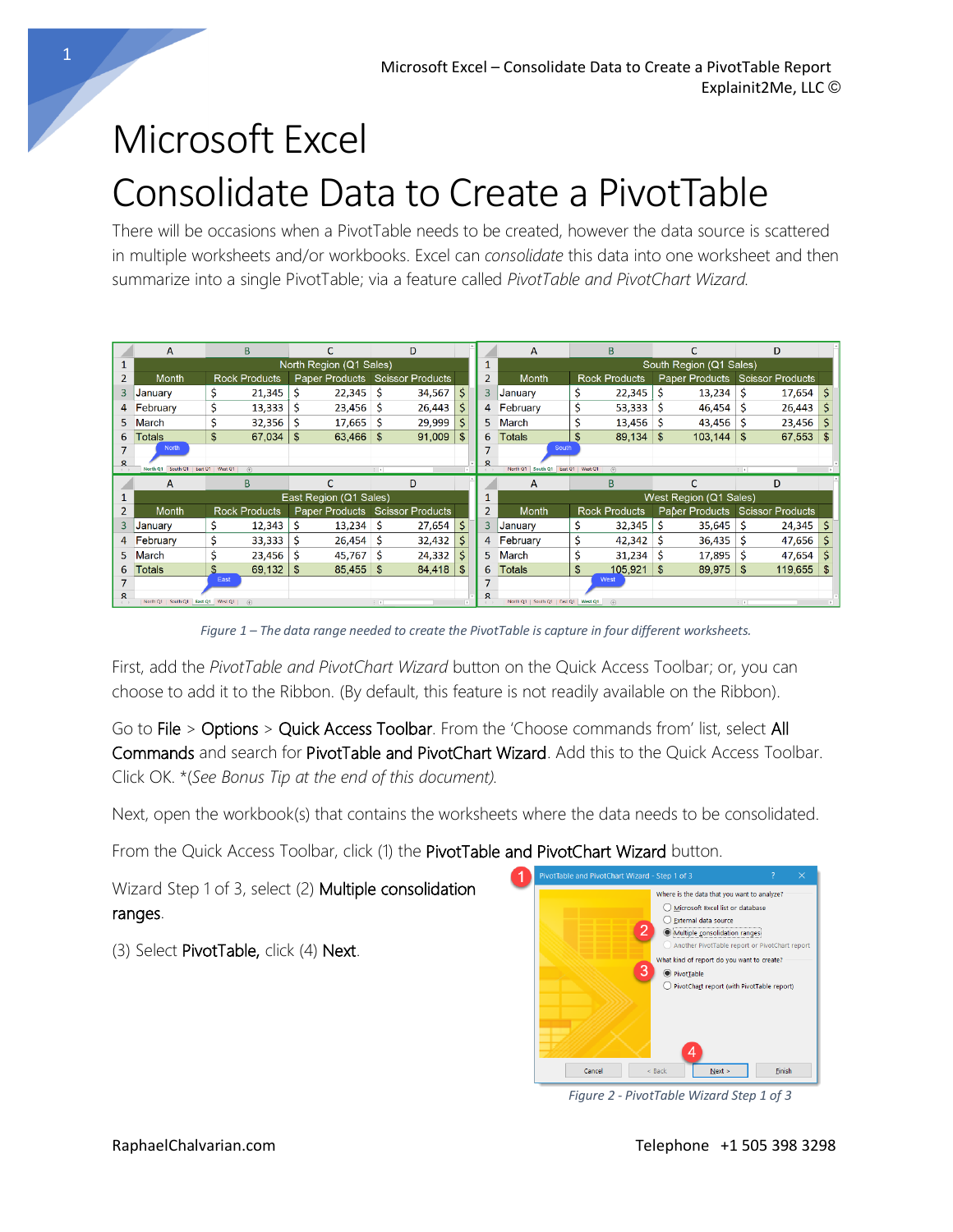Wizard Step 2 of 3, select (6) I will create the page fields, click (7) Next.

From each worksheet or workbook, select (8) the data range you want to include in the PivotTable,

Repeat these steps until you have gathered all



*Figure 3 - PivotTable Wizard Step 2a of 3*

| PivotTable and PivotChart Wizard - Step 2b of 3                        | 7      | $\times$ |
|------------------------------------------------------------------------|--------|----------|
| Where are the worksheet ranges that you want to consolidate?<br>Range: |        |          |
| 'North Q1"!\$A\$2:\$D\$5                                               |        | 杢        |
| Add<br><b>Delete</b><br>y                                              | Browse |          |
| All ranges:                                                            |        |          |
| 'East Q1'!\$A\$2:\$D\$5                                                |        |          |
| 'North Q1"!\$A\$2:\$D\$5<br>'South Q1'!\$A\$2:\$D\$5                   |        |          |
| 'West Q1'!\$A\$2:\$D\$5                                                |        |          |
|                                                                        |        |          |
|                                                                        |        |          |
|                                                                        |        |          |
| How many page fields do you want?                                      |        |          |

*Figure 4 - PivotTable Wizard Step 2b of 3*

From (10) 'How many page fields do you want?' select 1.

In (11) 'Field one:' type a label that identifies the data; i.e. North Region.

Repeat these steps by labelling all the data ranges.

Click (12) Next.

and click (9) Add.

your data ranges.

| PivotTable and PivotChart Wizard - Step 2b of 3                                             |                               |              |                |              | ?      | × |  |  |  |  |  |
|---------------------------------------------------------------------------------------------|-------------------------------|--------------|----------------|--------------|--------|---|--|--|--|--|--|
| Where are the worksheet ranges that you want to consolidate?<br>Range:                      |                               |              |                |              |        |   |  |  |  |  |  |
|                                                                                             | ±<br>'North Q1"!\$A\$2:\$D\$5 |              |                |              |        |   |  |  |  |  |  |
|                                                                                             | Add                           |              | <b>Delete</b>  |              | Browse |   |  |  |  |  |  |
| All ranges:                                                                                 |                               |              |                |              |        |   |  |  |  |  |  |
| 'East Q1'! \$A\$2: \$D\$5<br>'North Q1'!\$A\$2:\$D\$5                                       |                               |              |                |              |        |   |  |  |  |  |  |
| 'South Q1'!\$A\$2:\$D\$5<br>'West Q1'!\$A\$2:\$D\$5                                         |                               |              |                |              |        |   |  |  |  |  |  |
|                                                                                             |                               |              |                |              |        |   |  |  |  |  |  |
| How many page fields do you want?                                                           |                               |              |                |              |        |   |  |  |  |  |  |
| $\bigcirc$ o<br>$10^{-1}$                                                                   | $\odot$ 1                     |              | O <sub>2</sub> | $\bigcirc$ 3 |        | 4 |  |  |  |  |  |
| What item labels do you want each page field to use to identify the selected data<br>range? |                               |              |                |              |        |   |  |  |  |  |  |
| Field one:                                                                                  |                               |              | Field two:     |              |        |   |  |  |  |  |  |
| 11<br><b>North Region</b>                                                                   |                               | $\checkmark$ |                |              |        |   |  |  |  |  |  |
| Field three:                                                                                |                               |              | Field four:    |              |        |   |  |  |  |  |  |
|                                                                                             |                               |              | 12             |              |        |   |  |  |  |  |  |
| Cancel                                                                                      | < Back                        |              | Next           |              | Finish |   |  |  |  |  |  |

*Figure 5 - PivotTable Wizard Step 2b of 3*